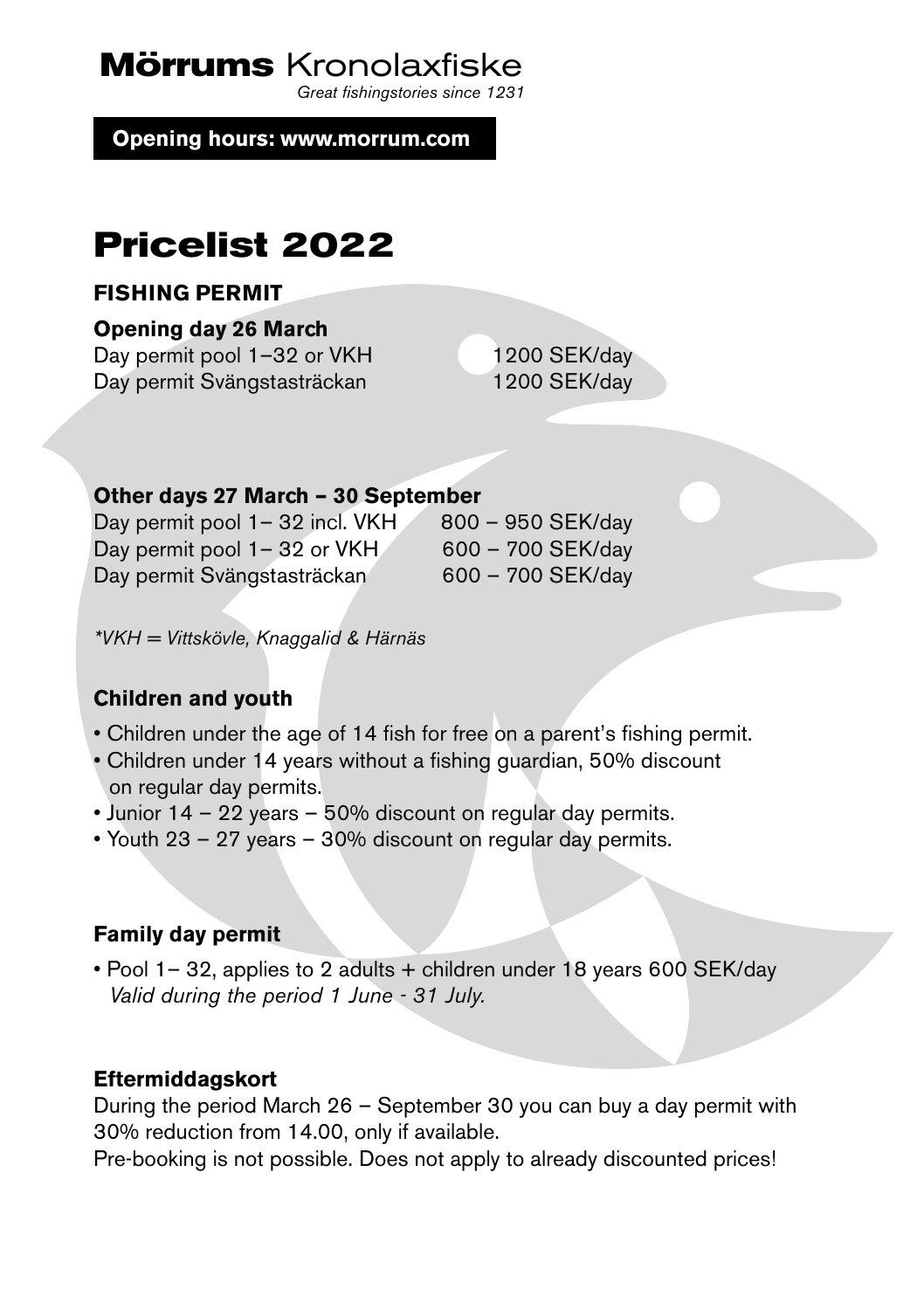# **LONG TERM PERMIT**

## **All Inclusive permit**

Valid March 26 – September 30 for Pool 1–32 + VKH \*.

- Does not apply to the new Svängstasträckan.
- Does not apply to fishing in Pool 1–8 during the morning of the premiere fishing

#### **The Pool permit**

Valid March 27 – September 30 for Pool 1–32.

#### **The VKH permit**

Valid March 27 – September 30 for VKH \*

*\* Vittskövle, Knaggalid och Härnäs*

## **Prices for long term permit**

|                                      | Senior     | Pensioner <sup>1</sup> | Youth 23-27 år | Junior 14-22 years |
|--------------------------------------|------------|------------------------|----------------|--------------------|
| All Inclusive                        | 18 000 SEK | 9 000 SEK              | 9 000 SEK      | 2 000 SEK          |
| The pool permit 14 000 SEK 7 000 SEK |            |                        | 7 000 SEK      | 1 500 SEK          |
| The VKH-permit 14 000 SEK 7 000 SEK  |            |                        | 7 000 SEK      | 1 500 SEK          |
|                                      |            |                        |                |                    |

<sup>1</sup>*Pensioner\*: Fishing only on weekdays during the period March 28 – September 30.*

# **COARSE FISHING**

| <b>Summer angling</b>    | 50 SEK/dav  | $1/6 - 31/8$ (Free under 18 year)  |
|--------------------------|-------------|------------------------------------|
| <b>Specimen fishing</b>  | 150 SEK/dav | According to. Coarsemap or website |
| <b>Specimen predator</b> | 200 SEK/day | According to. Coarsemap or website |
| Specimen Id              | 200 SEK/dav | According to. Coarsemap or website |

| <b>FISKEPAKET</b>                          | SEK |                                            |
|--------------------------------------------|-----|--------------------------------------------|
| Fishing premiere in Mörrumsån              |     | 5 500 March 25-27                          |
| Spring in Mörrumsån                        |     | 4 500 7-10 & 21-24 April                   |
| Meet the salmon in Mörrum                  |     | 5 500 5-8, 12-15 & 26-29 May               |
| Meet the salmon in the<br>Svängstasträckan |     | 5 900 2-5, 9-12 June                       |
| Late summer fishing at VKH                 |     | 4 500 28-31 July                           |
| Sea trout in the August dusk               |     | 4 500 4-7 & 18-21 August                   |
| <b>Spin fishing in September</b>           |     | 4 500 1-4 September                        |
| Autumn fishing on Härnässträckan           |     | 4 500 8-11 & 15-18 September               |
| The intro package in Mörrum 1 day          |     | 1 500 3 April-28 Sept. (weekends weekdays) |
| The intro package in Mörrum 2 days         |     | 2 500 3 April-28 Sept. (weekends weekdays) |
| The intro package in Mörrum 3 days         |     | 4 000 3 April-28 Sept. (weekends weekdays) |
| <b>Girl summer evenings</b>                | 600 | 15 June, 13 July & 17 August               |
|                                            |     |                                            |

For more info about the packages see our website, **www.morrum.com**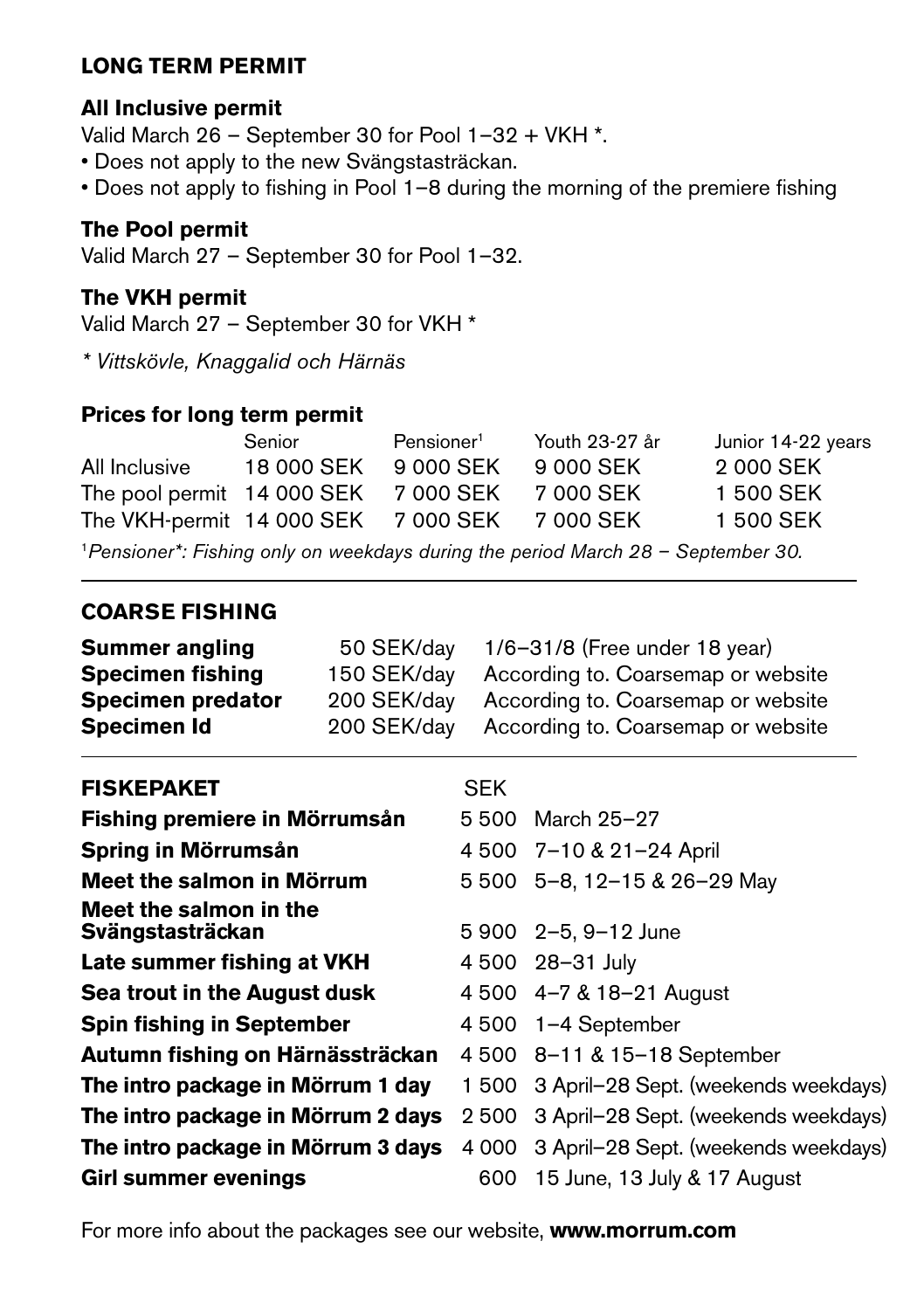# **FISHING / CASTING COURSES**

**Casting course for two-handed rod 1 day** 3 000 SEK *Mondays in even weeks, all season. Maximum 3 participants / opportunity.*

**Fly fishing course for two-handed rod 2 nights 16 – 18 June** 5 000 SEK *With two overnight stays, maximum 5 participants.* 

# **GUIDING FISHING / GUIDING LAXENS HUS**

Weekdays 600 SEK/hour, 3500 SEK/day Holidays 800 SEK/hour, 4500 SEK/day *When guiding fishing – a maximum of 3 participants, or according to the guide's decision.*

# **RENT FISHING EQUIPMENT**

| Fly rod      | 400 SEK/day |
|--------------|-------------|
| Spin rod     | 300 SEK/day |
| Wading pants | 400 SEK/day |

# **ACCOMODATION**

# **Camping "Åkroken"**

day / week / season 240 SEK / 1200 SEK / 5 000 SEK

# **Camping "Forshaga"**

day / week / season 120 SEK / 600 SEK / 2 500 SEK Incl. water and latrine emptying at Åkroken campsite.

day / week / season 150 SEK / 750 SEK / 3 000 SEK Incl. access to the service house\* at Åkroken campsite.

*\* Service house – Toilets, showers, kitchenettes for cooking, washing dishes, laundry facilities and latrine emptying.*

# **Camping Cottage** (2 beds)

day / week / season 300 SEK / 1500 SEK / 3000 SEK / 10 000 SEK

- **Laxagården** (4 beds) 1 600 SEK/night Håvstugan C (2 beds) 800 SEK/night **Kungsforsen** (2 beds) 800 SEK/night **Håvstugan A** (2 beds) 600 SEK/night **Håvstugan B** (2 beds) 600 SEK/night Laxen (1 bed) 400 SEK/night
- **Öringen** (1 bed) 400 SEK/night